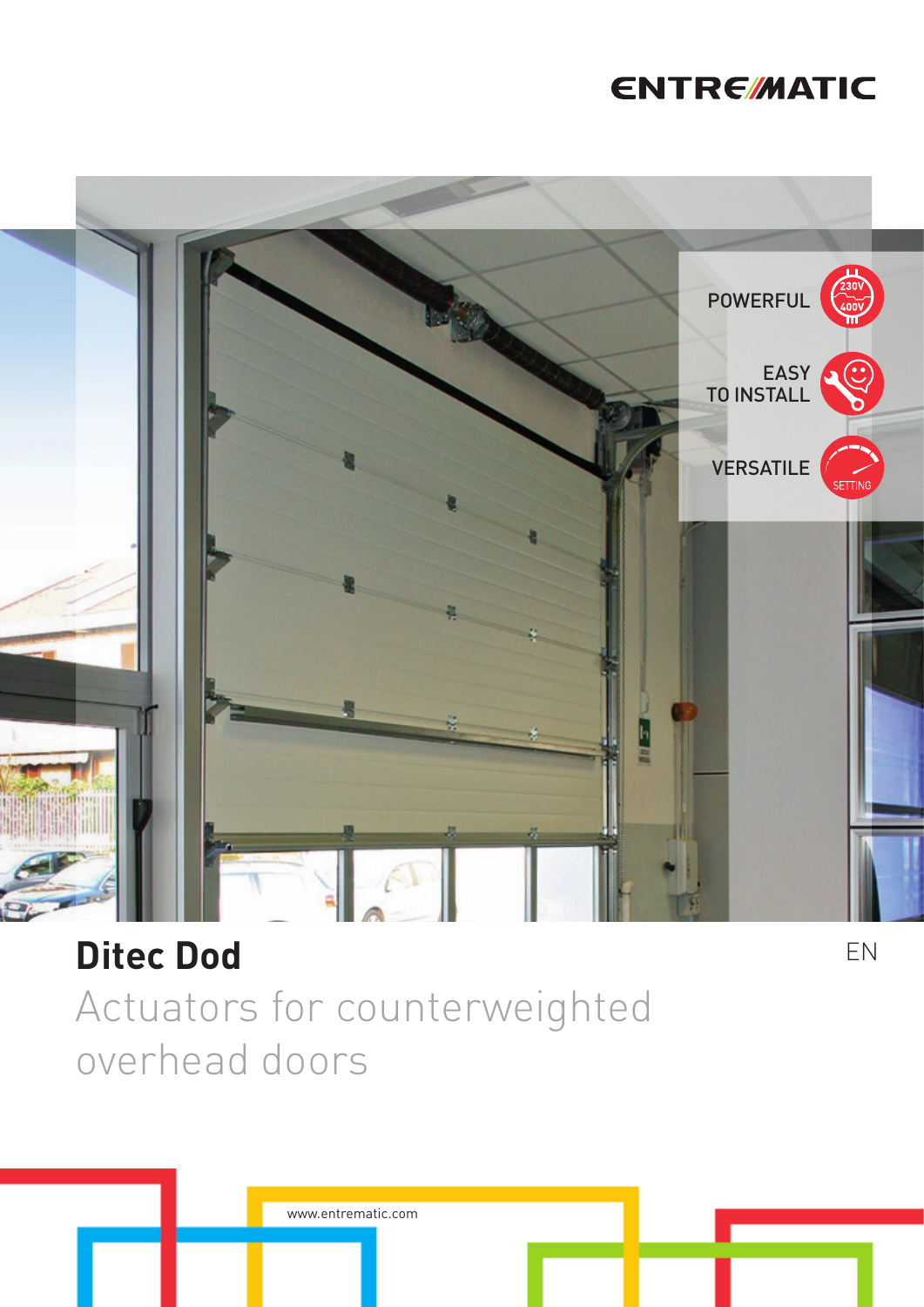# Ditec Dod

#### Modern and refined design Simple, fast installation, adaptable to any structure

#### Ease of installation

Fitted onto the drive shaft or with pinion and chain transmission, it makes other movement devices superfluous, with consequent savings in installation time and cost of materials.

Adjustable rotary limit switch group. The opening cycles managed by the gear motor help preserve the entire mechanics of the sectional overhead door over time. The small and compact dimensions of the gear motor make it suitable even for applications where space is restricted.

The Ditec Dod automation is complete with safety accessories and controls in compliance with standards in force.

#### Distinctive features

- Gear motor 230 V AC 3 A for intensive use
- Motor protected by thermal probe and equipped with incorporated electric brake and limit switch
- **Axial mounting**

#### Specific accessories

- **Manual reopening device with chain or crank**
- Chain
- Full pinion shaft



| Product range      |              |             |  |  |
|--------------------|--------------|-------------|--|--|
| <b>Description</b> | Dod 14*      | Dod 15*     |  |  |
| Torque             | 60 Nm        | 65 Nm       |  |  |
| Motor              | Single-phase | Three-phase |  |  |

\* Can be released by rope, manual operation of the wing

#### **Dimensions**



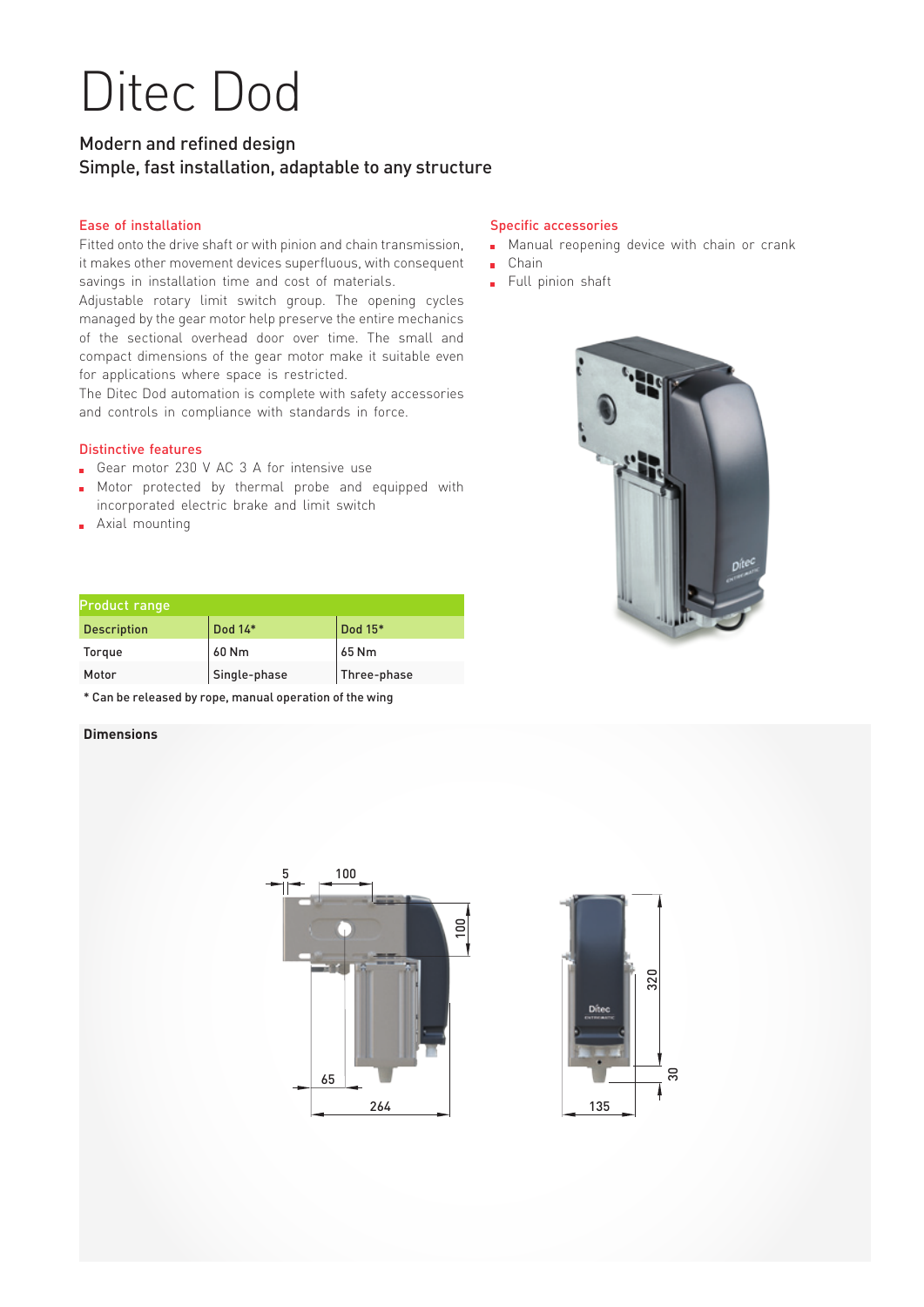# Example of installation and technical characteristics



| <b>Technical specifications</b>      |                                                                                |                             |  |  |
|--------------------------------------|--------------------------------------------------------------------------------|-----------------------------|--|--|
| <b>Description</b>                   | <b>Dod 14</b>                                                                  | <b>Dod 15</b>               |  |  |
| Electromechanical<br>actuator        | for sectional doors                                                            | for sectional doors         |  |  |
| Stroke control                       | rotary limit switch                                                            | rotary limit switch         |  |  |
| Service index                        | 4 - intensive                                                                  | 4 - intensive               |  |  |
| Intermittent operation               | $S2 = 30$ min<br>$S3 = 50%$                                                    | $S2 = 30$ min<br>$S3 = 50%$ |  |  |
| Power absorption                     | 230 V AC / 50 Hz                                                               | 400 V AC / 50 Hz            |  |  |
| Power input                          | 3A                                                                             | 1.2A                        |  |  |
| Torque / Thrust                      | 60 Nm                                                                          | 65 Nm                       |  |  |
| Drive shaft rpm                      | 22 RPM                                                                         | 32 RPM                      |  |  |
| Release system<br>for manual opening | with chain<br>with crank                                                       | with chain<br>with crank    |  |  |
| Operating temperature                | $-20^{\circ}$ C / +55°C<br>$[-35^{\circ}C/ +55^{\circ}C]$<br>with NIO enabled] | $-20^{\circ}$ C / +55°C     |  |  |
| <b>Protection level</b>              | IP 40                                                                          | IP 40                       |  |  |
| <b>Product dimensions (mm)</b>       | 135x264x350                                                                    | 135x264x350                 |  |  |
| Control panel                        | E <sub>1</sub> A                                                               | E <sub>1</sub> T            |  |  |